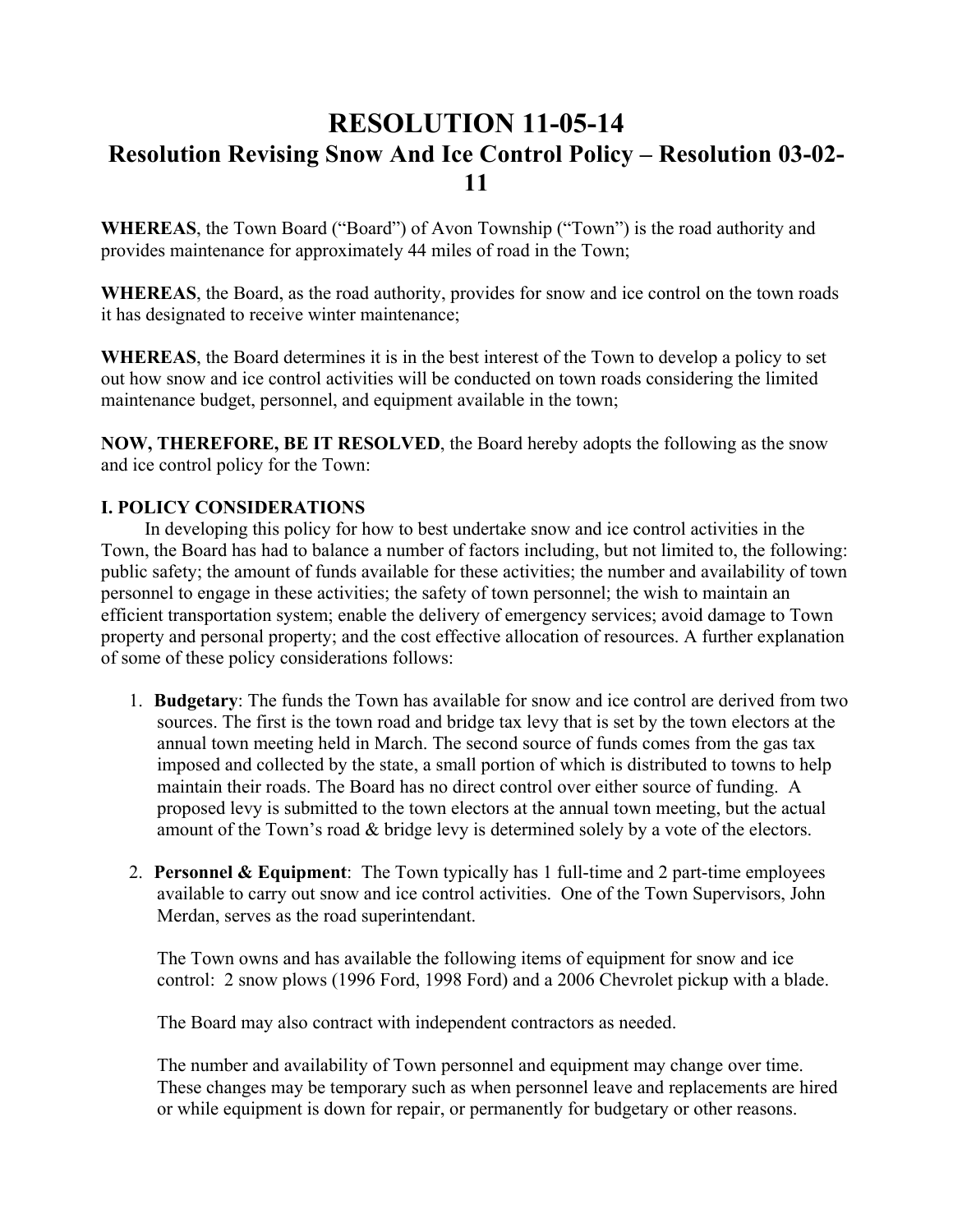- 3. **Safety, Equipment Damage, & Effectiveness**: Snow and ice control operations will be conducted only when weather conditions do not endanger the safety of employees or pose an unreasonably risk of damaging equipment. Once initiated, operations will be suspended if conditions deteriorate to the point that operations become unsafe for employees because of factors including, but not limited to, severe cold, significant winds, limited visibility, accumulation of ice, or rapid accumulation of snow. Operations will also be delayed or suspended if existing or anticipated conditions indicate the operations will not be effective. Any decision to delay or suspend operations shall be made by the Road Superintendant based upon the actual and anticipated weather conditions.
- 4. **Work Schedule for Snowplow Operators**: Snowplow operators will be expected to work 10-hour shifts. In severe snow emergencies, operators sometime will need to work in excess of 10-hour shifts. However, because of budget and safety concerns, no operator should work more than a 12-hour shift in any twenty-four hour period. Operators will take a fifteenminute break every two hours with a half-hour meal break after four hours. After a twelvehour day, the operators will be replaced if additional qualified personnel are available.
- 5. **Environmental Protection**: Because the Town is concerned about the potential negative environmental effects of the use of salt it will minimize its use. Salt and sand with salt is stored in a manner to minimize run-off.

#### **II. TOWN ROADS THAT ARE SNOWPLOWED**

Unless closed because of a snow emergency, the following town roads or portions of town roads are normally snowplowed by the Town:

#### *See appended list*

#### **III. TOWN ROADS THAT ARE NOT SNOWPLOWED**

The amount and nature of the uses to which the Town's roads are put can vary significantly by location and season. While some town roads are needed throughout the year to access to homes, businesses, or as primary transportation routes, other roads are only needed for limited purposes such as for hunting, farming, or as convenient short cuts between major roads and only during the summer months. The Board determines that attempting to keep all roads open during the winter regardless of the need or use would unreasonably dilute the funds available for winter maintenance and lower the level of maintenance that could be achieved on those roads that are relied upon yearround. In order to properly allocate the Town's limited resources, the Board has determined to close and barricade certain roads during winter months, to not snowplow certain minimum-maintenance roads, and to reserve the right to close and barricade other roads as needed to respond to snow emergencies.

1. **Minimum-Maintenance Roads that are not Snowplowed**: Towns are authorized by Minn. Stat. § 160.095 to designate roads that are used only occasionally or intermittently for passenger or commercial traffic as minimum-maintenance roads. Once a road is properly designated as a minimum-maintenance road and appropriate signs are posted, the town need only maintain the road at a level needed to accommodate the occasional or intermittent use. In this Town the Board has designated certain roads in the Town as minimum-maintenance roads. Some or all of the roads designated as minimum-maintenance are used primarily as access to lands for farming, hunting, sight-seeing, or for other summer recreational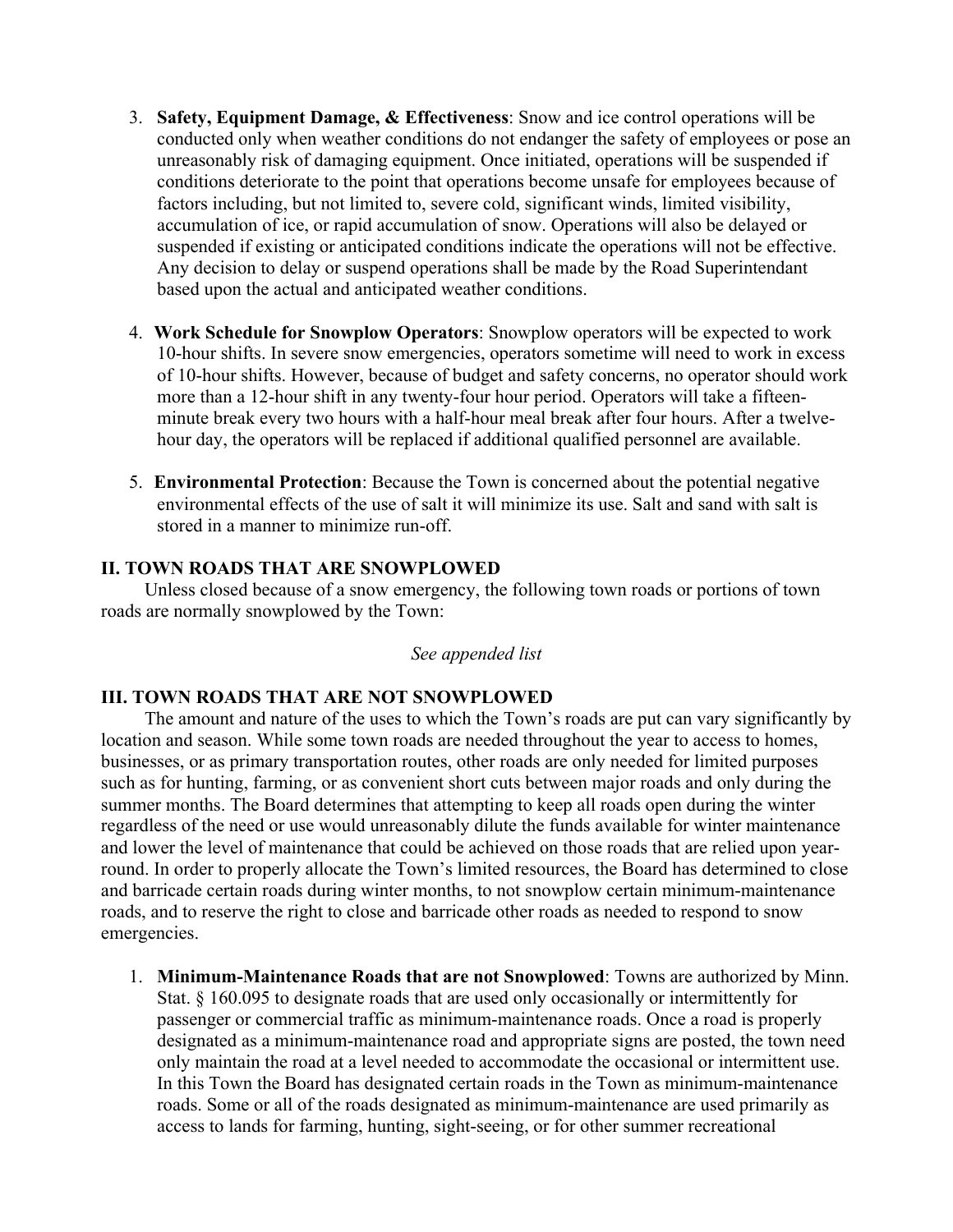purposes. Because the Board determines that these roads are not needed for vehicular traffic during the winter months, the following minimum- maintenance roads will not be snowplowed or otherwise maintained during winter months:

 *Meadowview Road 360th St. west of County Road 155*

While these roads are not used for vehicular traffic during winter months, the Board does recognize that they are used for snowmobiling. The Board also recognizes that snowmobiling is an important recreational activity that plays an important part in the local economy. If the Board were to close and barricade these roads during the winter months, snowmobilers would be prohibited from using them under Minn. Stat. § 160.27, subd. 5(14) which makes it a misdemeanor to drive through or around barricades. Furthermore, erecting barricades across roads used for snowmobile traffic creates a concern for the safety of snowmobilers. To accommodate the use of these roads by snowmobilers, instead of closing and barricading the roads the Board will erect signs on or adjacent to the minimummaintenance signs indicating that they do not receive any winter maintenance.

- 2. **Town Roads Closed in Snow Emergencies**: In snow emergencies the Board will close and barricade roads at it deems necessary to respond to the emergency. The Board will determine when to reopen each road that was closed based on need and condition of the road as well as on the availability of funds, personnel and equipment.
- 3. **Special Circumstances**: An owner of property adjacent to a road or road portion that the Board has determined not to snowplow during winter months may request the Board to snowplow the road in emergencies or if special circumstances exist. The Board will consider each such request and determine if it has the sufficient resources to accommodate it.

## **IV. TOWN ROAD SNOWPLOWING PRIORITIES**

In order to provide for the most efficient and effective snowplowing as possible given the Town's limited resources, the Board must determine which town roads will be plowed first. Normally, the order of roads plowed will be alternated.

## **V. EMERGENCY RESPONSE VEHICLE ASSISTANCE**

If law enforcement requests snow removal to assist emergency vehicles to respond to an emergency situation, reasonable efforts will be made to dispatch necessary personal and equipment to accommodate the request.

## **VI. WHEN SNOWPLOWING BEGINS**

The Road Superintendent or designee shall determine when to begin snow and ice control operations. The criteria for that decision are:

- An evaluation of the immediate and anticipated weather conditions.
- The likely effectiveness of operations.
- Safety of employees.
- If an unreasonable risk of damaging equipment exists.
- Snow accumulation.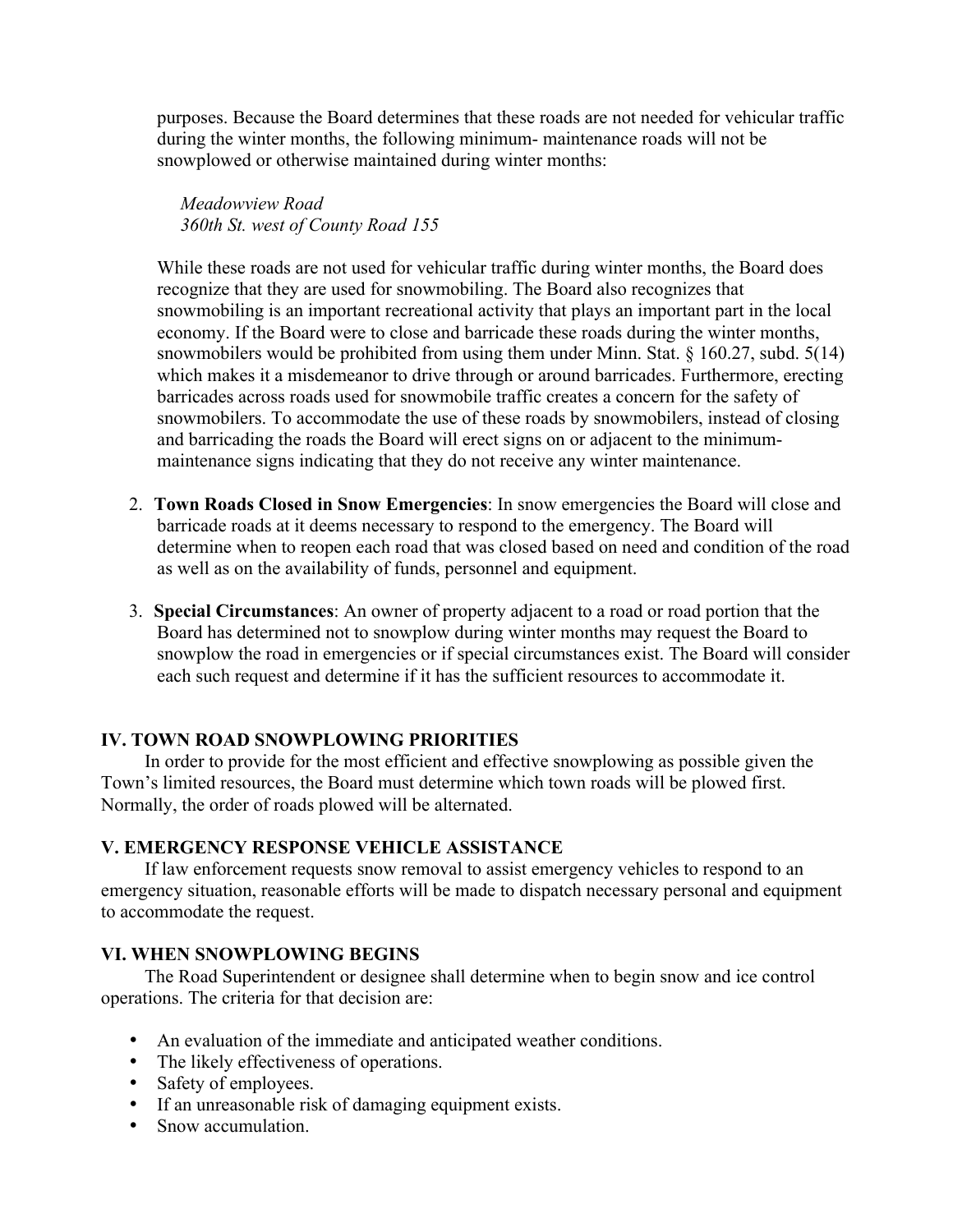- Severe icy conditions that seriously affect travel.
- Time of snowfall in relationship to heavy use of the roads.

Snow and ice control operations are expensive and involve the use of limited personnel and equipment. Consequently, operations will normally not begin until the snow has stopped falling or until snow has accumulated.

#### **VII. WHEN SNOWPLOWING WILL BE DELAYED OR SUSPENDED**

As stated in the policy considerations above, snow and ice control operations will be delayed or suspended if the road superintendent determines that the safety of employees is at risk, conditions pose an unreasonable risk of damaging equipment, or if operations will not be effective because of existing or anticipated conditions.

#### **VIII. HOW SNOW WILL BE PLOWED**

Snow will be plowed in a manner as to minimize traffic obstructions. Snow will normally be plowed from the center of the road first. Then snow will be pushed from left to right until at least the main traveled portion of the road has been cleared. On narrow roads, the [*road superintendent*] may choose to plow snow from one side to the other. Snow will normally be discharged to the sides of the road unless the road superintendent determines the snow should be hauled to another location for storage. Because of limitations of budget, equipment, and restrictions on the use of salt, blacktopped roads will not usually be cleared down to bare blacktop. In the event of equipment failure, extreme snowfall, or other unanticipated events including the availability or need to rest snowplow crews, deviation from these standards may be appropriate at the discretion of the road superintendent.

Snow will be plowed as close as practicable to mailboxes located in the road right-of-way. It shall be the responsibility of property owners to clear snow from around their mailboxes to enable mail delivery.

Snowplowing unavoidably results in snow being deposited on driveways and approaches. Because the Town does not have the resources available to it to clear the ends of driveways and approaches, it is the responsibility of landowners to remove snow from their driveways and approaches.

#### **IX. SANDING AND SALTING**

The Town must consider the cost, environmental impact, public safety, and availability of staff and equipment when deciding if, when, and to what extent to apply sand and salt. Furthermore, the state legislature has imposed the following limitations on the use of salt by road authorities:

"In order to:

- (1) minimize the harmful or corrosive effects of salt or other chemicals upon vehicles, roadways, and vegetation;
- (2) reduce the pollution of waters; and
- (3) reduce the driving hazards resulting from chemicals on windshields;

road authorities, including road authorities of cities, responsible for the maintenance of highways or streets during periods when snow and ice are prevalent, shall utilize such salt or other chemicals only at such places as upon hills, at intersections, or upon high speed or arterial roadways where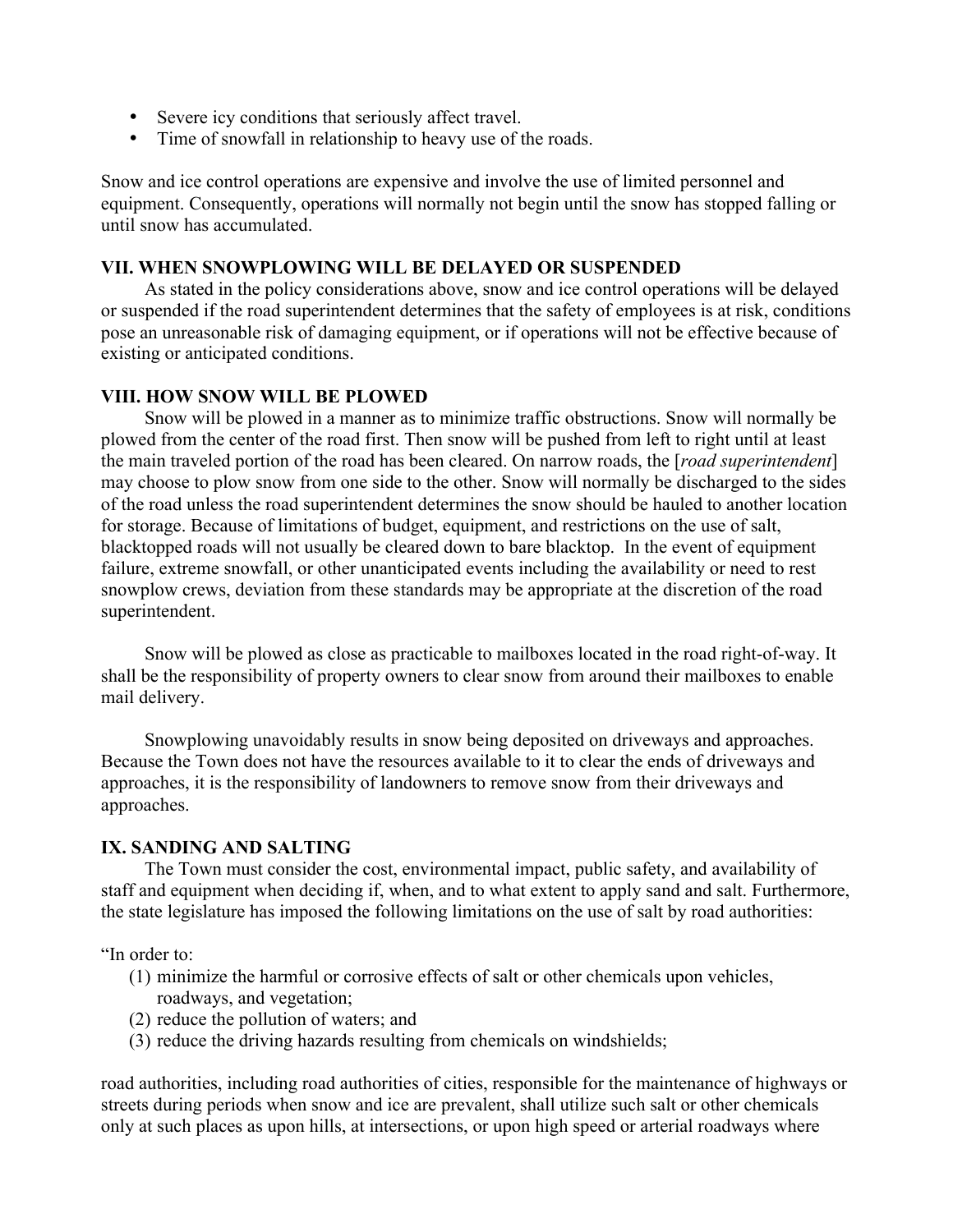vehicle traction is particularly critical, and only if, in the opinion of the road authorities, removal of snow and ice or reduction of hazardous conditions by blading, plowing, sanding, including chemicals needed for free flow of sand, or natural elements cannot be accomplished within a reasonable time." Minn. Stat. §160.215.

To the extent sand and salt is applied, priority will be given to the following areas in the order listed:

- Hills, controlled intersections, bridges, and curves.
- Major arterial and collector streets.
- School zones.
- Bus routes.
- Commercial areas.
- Residential areas.
- Rural areas.

#### **X. SNOW STORAGE**

Collecting, hauling, and storing snow is expensive, requires special equipment, is labor intensive, and interferes with traffic while it is being performed. As such, snow will only be hauled and stored elsewhere when the Road superintendent determines it is necessary to keep a road reasonably open and passable. Snow that is hauled will only be stored on public land or on private property with the expressed written permission of the owners. To the extent possible, when snow that contains salt is hauled it will be stored away from public waters.

#### **XI. SNOWPLOWING OF PRIVATE PROPERTY**

The Town will not snowplow or sand private property except when requested to do so by law enforcement to provide access for emergency vehicles responding to an emergency or by special arrangement. If private property is used with permission of the owner to turn around Town equipment or to store snow, the Town may snowplow the private property as needed to accommodate the Town's use of the land.

## **XII. DEPOSITING SNOW IN PUBLIC RIGHTS-OF-WAY**

It is unlawful for anyone to deposit any snow or ice in a public road right-of-way or to otherwise obstruct a public road. Minn. Stat. §§ 160.27, subd. 5(a)(1); 169.42, subd. 1. Depositing snow or ice in a road also increases snowplowing costs, creates a potential public safety hazard, and could damage equipment.

## **XIII. OBJECTS WITHIN TOWN ROAD RIGHTS-OF-WAY**

Public road rights-of-way are used for a variety of purposes that are outside of the direct control of the Town. While reasonable efforts will be made to avoid damaging private property, snow and ice control operations may result in damage to the property of others. Where private property damage does occur, it is the policy of the Town to handle damages in the following manner.

1. Mailboxes: Owners are responsible for erecting their own mailboxes in order to receive roadside mail delivery. Mailboxes must conform to the standards established by the Minnesota Department of Transportation. Mailboxes that do not conform to the established standards are considered a public nuisance and are prohibited by law. Minn. Stat. § 169.072. The mailbox owner assumes all risk of damage from snowplowing including damage from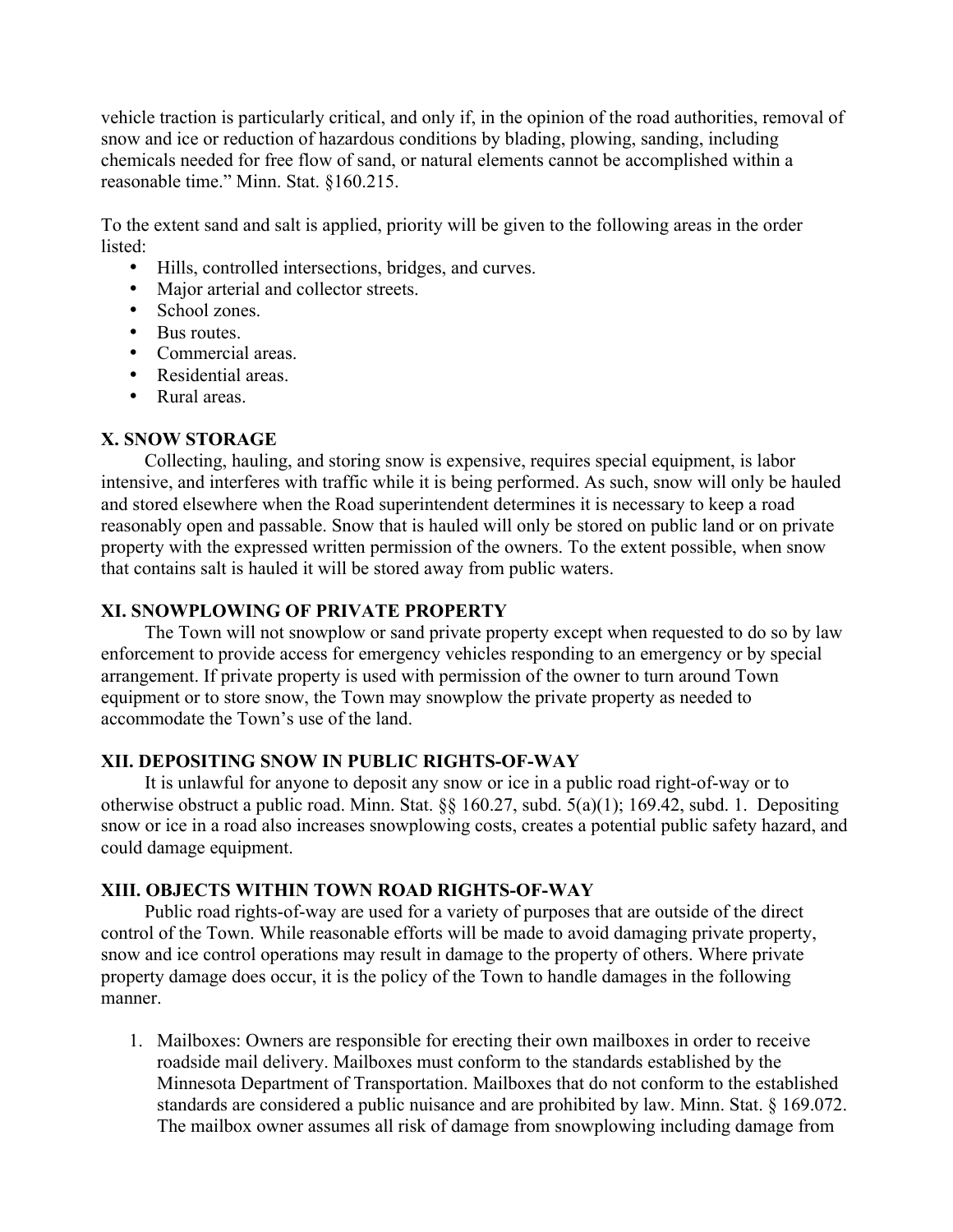pushed or piled snow. The only exception is where the mailbox is damage through direct contact with snowplowing vehicles. If, in the opinion of the road superintendent or designee, a mailbox was damaged through direct contact with snowplowing vehicles, the Town will repair, replace, or make other arrangements with the owner to correct the damage to the mailbox. Under no circumstances will the Town pay more than [\$40] to correct damage to a mailbox. Furthermore, the Town will not pay to repair or replace any mailbox that does not substantially comply with the standards established by the state, even if they are damaged by direct contact with snowplowing vehicles.

- 2. Sod and Landscaping: The Town assumes no responsibility for damages from snow or ice control operations to sod, trees, or other landscaping materials or vegetation.
- 3. Lawn Sprinklers, Lighting, and Personal Property: The Town assumes no responsibility for damage to aboveground or underground lawn sprinkling systems, exterior lighting systems, or other items of personal property located in a road right-of-way whether by direct or indirect contact with snow or ice control equipment.
- 4. Utility Structures: The Town will only be responsible for damage to utility pedestals, transformers, or other utility structures within the right-of-way that result from direct contact with snow and ice removal equipment provided the structure was marked with a minimum 5 foot identification marker. Town liability will be limited to the actual costs to repair the damages as documented by invoices submitted to the Town by the utility company.
- 5. Clearing Snow Around Items Left in Road: It is the responsibility of owners to keep the road rights-of-way clear of vehicles, trailers, trash cans, and other items of personal property in order to facilitate the proper snow and ice control operations. If an owner fails to keep the road clear of personal property, the owner becomes responsible for promptly clearing the snow left in the right-of-way around the item. If the Board determines personal property left in the road right-of- way posses an unreasonable risk to public safety, or significantly interferes with snowplowing operations, it will have the item removed from the right-of-way at the owner's expense.
- 6. Damage by Contractors: The Town shall not be responsible for any damage or injuries caused by independent contractors performing snow or ice control operations for the Town. Any claims of damage must be made directly to the contractor.

## **XIV. COMPLAINTS AND REQUESTS FOR FURTHER SERVICES**

Complaints and requests for further services regarding snow and ice control or damage will be taken during normal working hours and handled in accordance with Town procedures. Complaints and requests for further services should be directed to the Road superintendent. The Road superintendent shall inform the board of complaints, any requests for changes to this policy, or any other request that requires a Board decision to address.

#### **XV. REVIEW OF POLICY**

The Board will periodically review this policy, taking into consideration any changing conditions in the Town's circumstances, any complaints or comments received, and the experienced learned from undertaking snow and ice control procedures.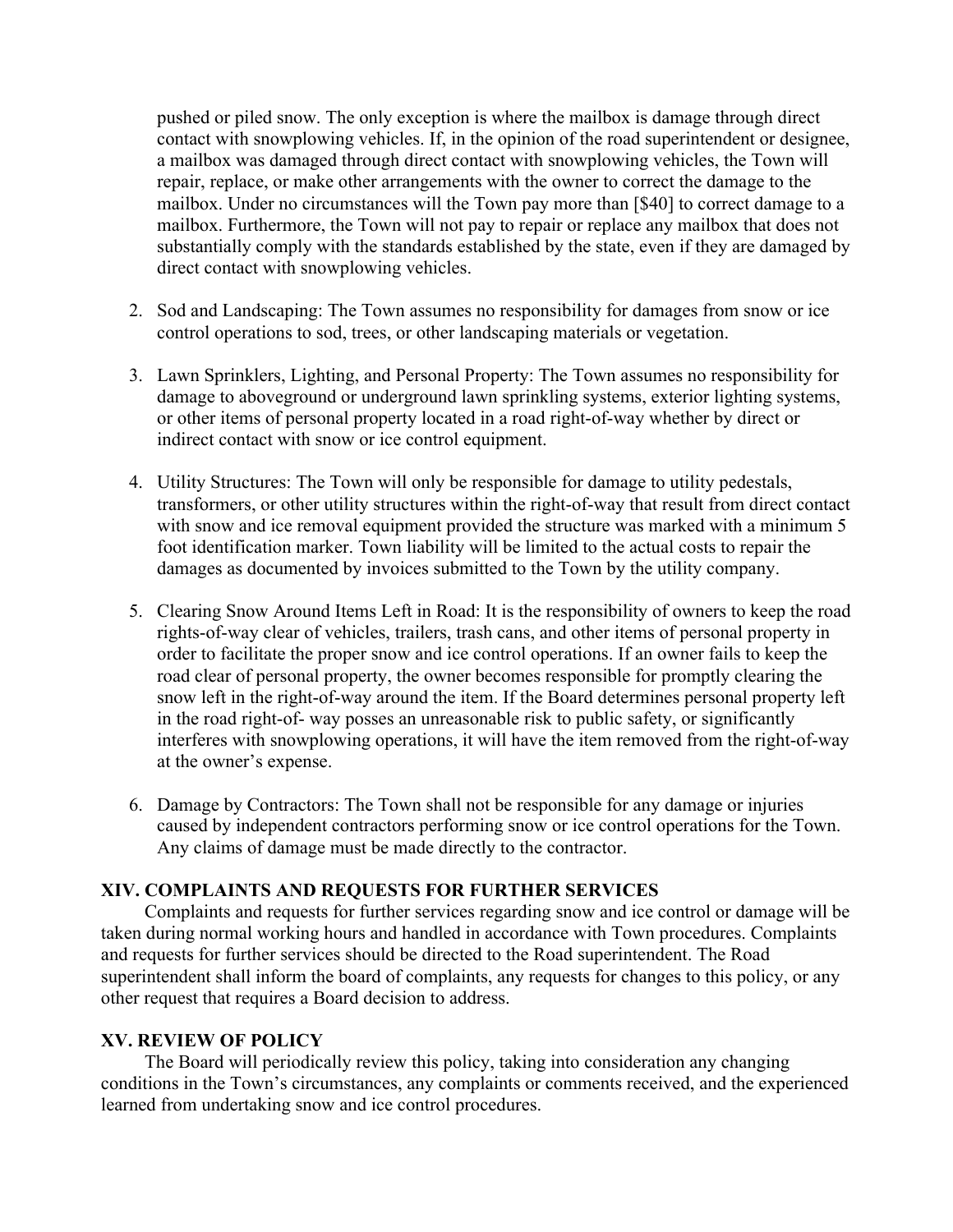Adopted this 5<sup>th</sup> day of November 2014.

## BY THE TOWN BOARD

 $\mathcal{L}_\text{max}$  , where  $\mathcal{L}_\text{max}$  and  $\mathcal{L}_\text{max}$  and  $\mathcal{L}_\text{max}$ Richard Bresnahan; Town Board Chair

Attest:

Stephen G. Saupe; Town Clerk